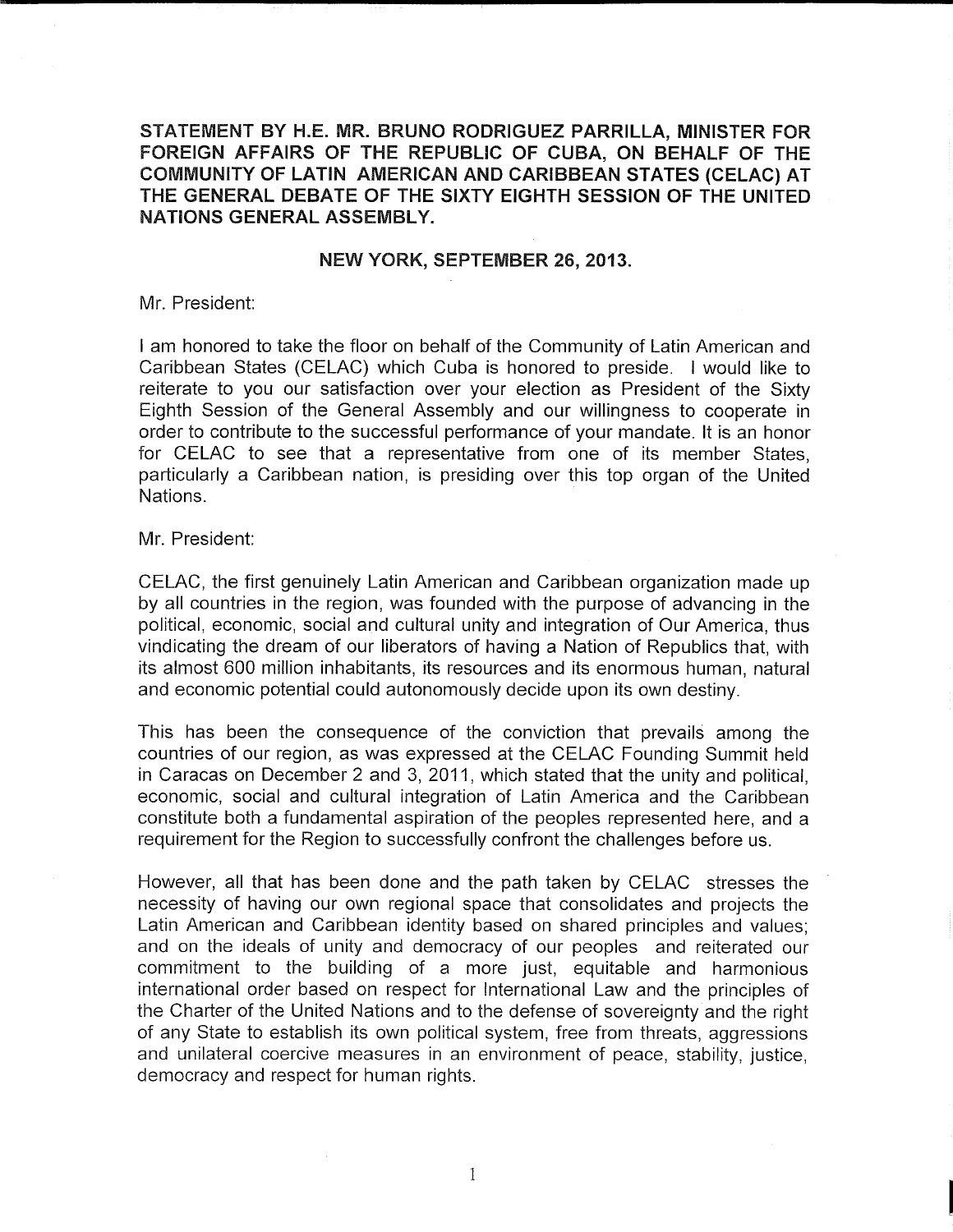Our Community is founded on the unrestricted respect for International Law, the peaceful settlement of disputes, the prohibition of use and threatened use of force, respect for self determination, for sovereignty, territorial integrity, noninterference in the internal affairs of each country, protection and promotion of all human rights, the Rule of Law at national and international levels and democracy, as well as on our purpose to work together in the interest of everyone's prosperity so as to eradicate discrimination, inequalities and marginalization, violations of human rights, and transgressions of the Rule of Law.

We reaffirm the region's commitment with international peace and security and we commit ourselves to reinforce the climate of peace that prevails in Latin America and the Caribbean and consolidate a Zone of Peace in all of our region, where differences between nations are resolved peacefully and through dialogue and negotiation or other forms of solution, in full conformity with International Law.

At the recently held High Level Meeting on Nuclear Disarmament CELAC reiterated our deep concern about the threat posed to humanity by the continued existence of nuclear weapons and their possible use or threat of use, and the urgent need to advance towards the attainment of the priority objective of nuclear disarmament and the achievement of a total and absolute elimination of nuclear weapons.

CELAC member countries have also presented, for the first time, a joint initiative at the Human Rights Council on the Right to Peace, which should turn into a Declaration on said issue that we hope could be approved by this General Assembly.

We have reiterated CELAC's strongest support to the legitimate rights of Argentina in the dispute over the sovereignty of the Malvinas Islands and the permanent interest of the region in a resumption of negotiations between Argentina and the United Kingdom in order to find, at the earliest possible date, a peaceful and final solution to this dispute.

Our community reiterates its support to the dialogue process that is being held between the Colombian Government and the FARC, intended to put an end to the internal conflict that has affected the political, social and economic development of that sister nation for more than 50 years, and pleads for the success of the initiative leading to an agreement in the interest of the Colombian people.

We also highlight the Latin American and Caribbean character of Puerto Rico and, by noting the resolutions on Puerto Rico adopted by the United Nations Special Committee on Decolonization, considers it is an issue of interest to CELAC.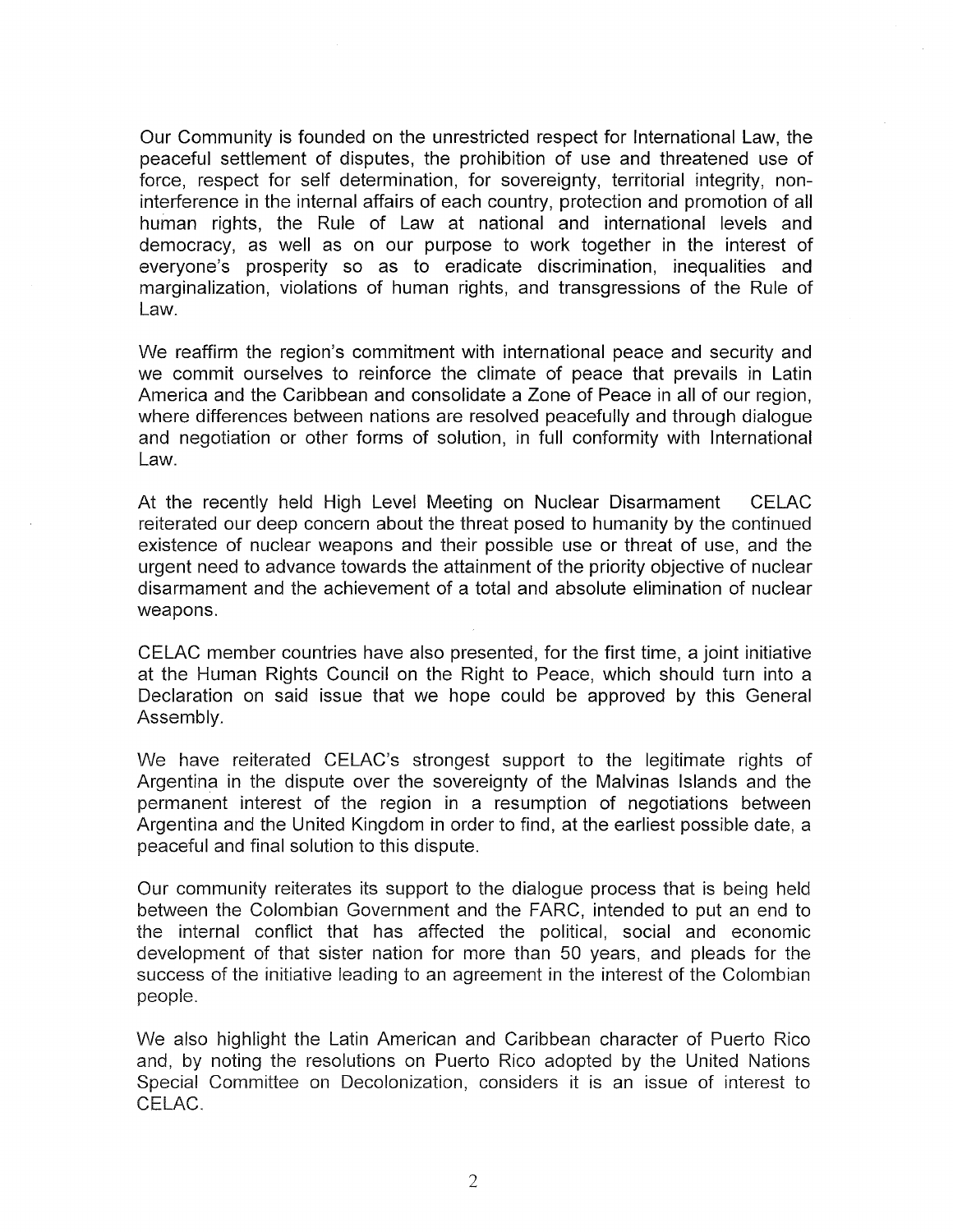We reiterate our absolute condemnation of terrorism and reaffirm our commitment to combat it in all its forms and manifestations, in accordance with the United Nations Global Strategy in this field, while we strongly reject the unilateral and illegitimate assessments, lists and certifications made by some developed countries which affect countries of the region, in particular, those referring to terrorism, drug trafficking, human trafficking and other related measures.

Therefore, in recent days, after the situation in Syria worsened, CELAC reiterated its vocation for peace and observance of the principles enshrined in the United Nations Charter and International Law, including the International Humanitarian Law, and demanded that the necessary conditions are created to move on towards a negotiated political solution to the Syrian conflict, which has taken a toll on the lives of thousands of innocent people.

Likewise, we are moving towards the structuring of autonomous cooperation concepts and mechanisms in the context of CELAC and we have renewed our cooperation with the sister Republic of Haiti and urged the international community to continue paying a contribution to the reconstruction efforts and the sustainable development of that country, in accordance with the fundamental priorities and needs defined by the Haitian Government, with full respect for its authority and sovereignty and the principle of non-interference in the internal affairs of countries.

We have defended the sovereignty of the region, including the permanent sovereignty over our national resources, and we have expressed our solidarity with the CELAC member countries in the face of acts that are harmful and violate International Law, such as the events occurred on July 2 last against the dignity and the rights of the President of the Multi-national State of Bolivia, Evo Morales Ayma, upon his return to La Paz after travelling through several European countries.

The Community has emphasized our intention that, taking into consideration the diverse processes that formed the Latin American and Caribbean identity, CELAC must become a space that protects the right of all cultures, races and ethnic groups of the countries of the region to existence, preservation and coexistence, as well as the multicultural character of our peoples, and the plurinationa! character of some of our countries, especially of the native communities recreating and promoting their historical memory, their ancestral knowledge and experience.

At this General Debate, almost seven months after his physical disappearance, CELAC pays a well deserved tribute to one of its main founders and promoters, President Hugo Chávez Frías, who presided over, with his vision and mastery, the Founding Summit of our Community.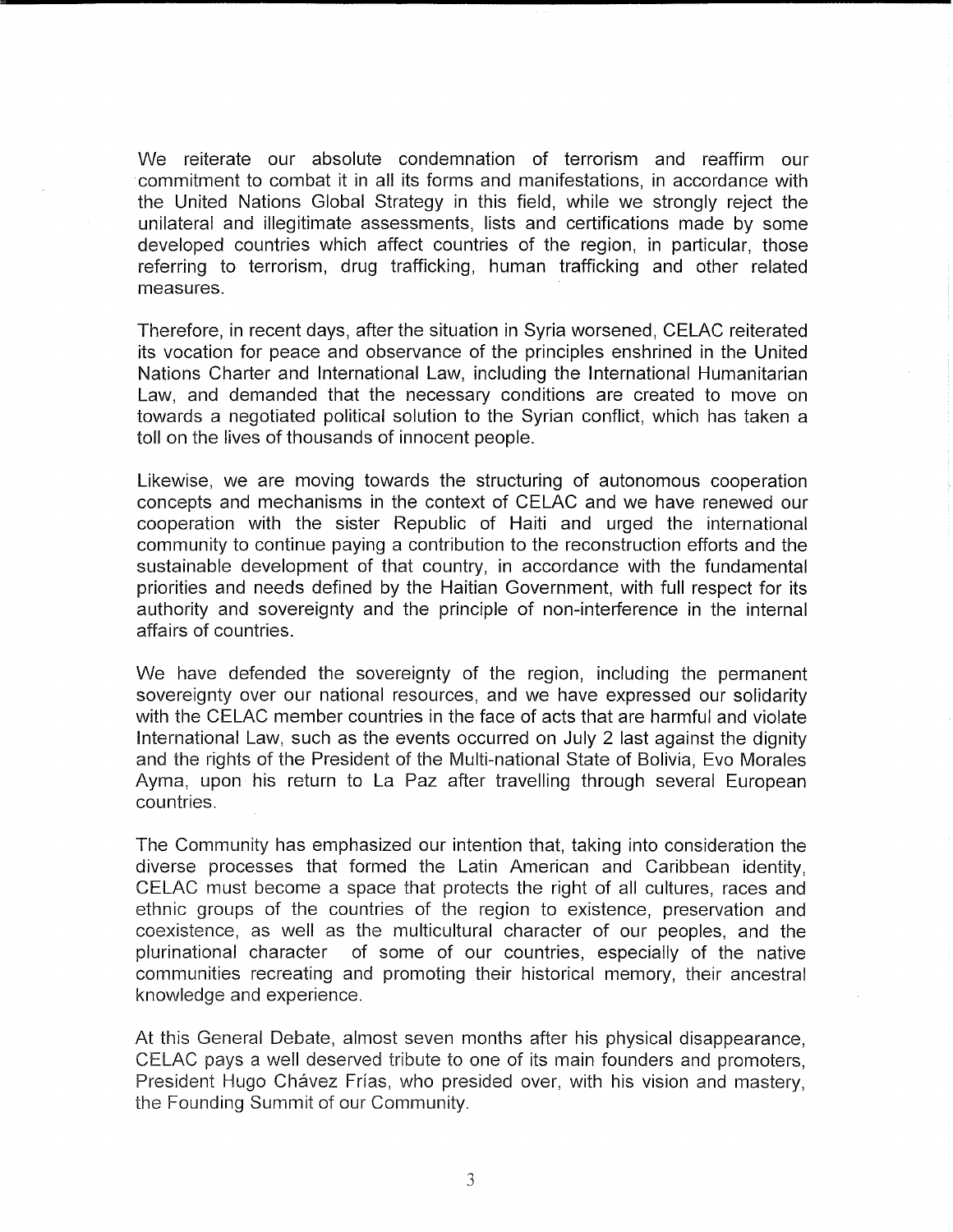Likewise, CELAC expressed its satisfaction over the election of Pope Francis as the first High Pontiff of the Catholic Church from Latin America and the Caribbean.

The global espionage against CELAC member countries, which vulnerates the human rights, the right to privacy and the right to information of citizens is a violation of the principle of sovereignty of States and International Law, has become a source of concern and we have taken due note of the statements made in different fora by Heads of States and Government and other leaders of Latin American and Caribbean countries who have condemned and rejected the use of such practices.

We, the CELAC member States, feel proud of being able to work together to consolidate our regional sovereignty, so that Latin America and the Caribbean could occupy the place they legitimately deserve in the world, so that our region will no longer be the most unequal in the planet.

In pursuing these objectives, we have decided to offer our cooperation and solidarity to those vulnerable and less developed countries of the region and call the attention on the specific vulnerabilities of CARICOM countries, in their condition as Small Developing Island States, which limit their efforts towards sustainable development, taking into account the significant impact of natural disasters and the negative effects of climate change.

With regard to the indispensable reform of the international system, we have renewed our countries' commitment to multilateralism and a comprehensive reform of the United Nations system, and to the democratization of international decision making instances, in particular, the Security Council.

And so we will do with other issues that are equally important, among them, the process of formulation of the Post 2015 Development Agenda, an item to be discussed at this General Debate, to which all CELAC members countries attach a crucial importance.

We, the members of CELAC are aware of the fact that there can be no lasting peace without development and without combating poverty, hunger and inequality and of the challenges that the current international economic and financial crisis poses to the future of our region and our legitimate aspirations for social inclusion, equitable growth, and Sustainable Development and integration.

Thus, we highlight the importance that the Post-2015 Development Agenda consists of voluntary, universal, clear and quantifiable goals adaptable to distinct national realities, with the purpose of eradicating poverty and promote sustainable development. This new framework should be inclusive, transparent, and promote compliance with the commitments entered into by developed countries in the Official Development Assistance and encourage South-South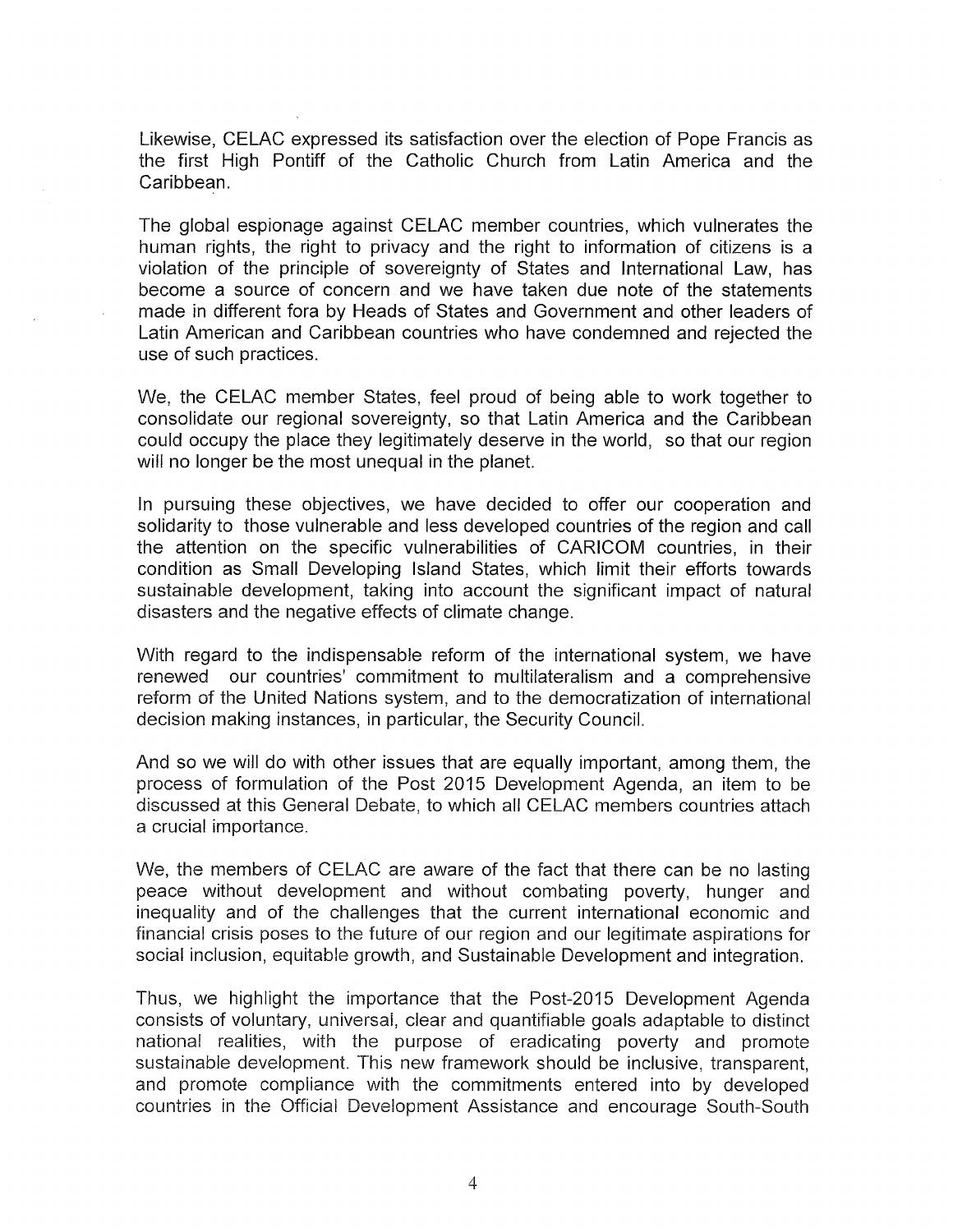and Triangular Cooperation on cross-cutting issues through the participation of all socials sectors.

With regard to climate change, we welcome the formal adoption of the second period of commitments of Kyoto Protocol, despite the absence of political will on the part of several developed nations that prevented the achievement of agreements on fresh financial additional and predictable resources and mechanisms for the effective transfer of technologies to developing countries. We will continue working together to cope with that scourge that is today affecting humanity as a whole.

Mr. President:

The difficulties are huge, but the important thing is that the Latin American and Caribbean countries have come to the conclusion that the time has come for the region, as was said by José Martí, to walk in close ranks, like silver in the roots of the Andes, and it is for this reason that we have created CELAC.

Thank you, very much.